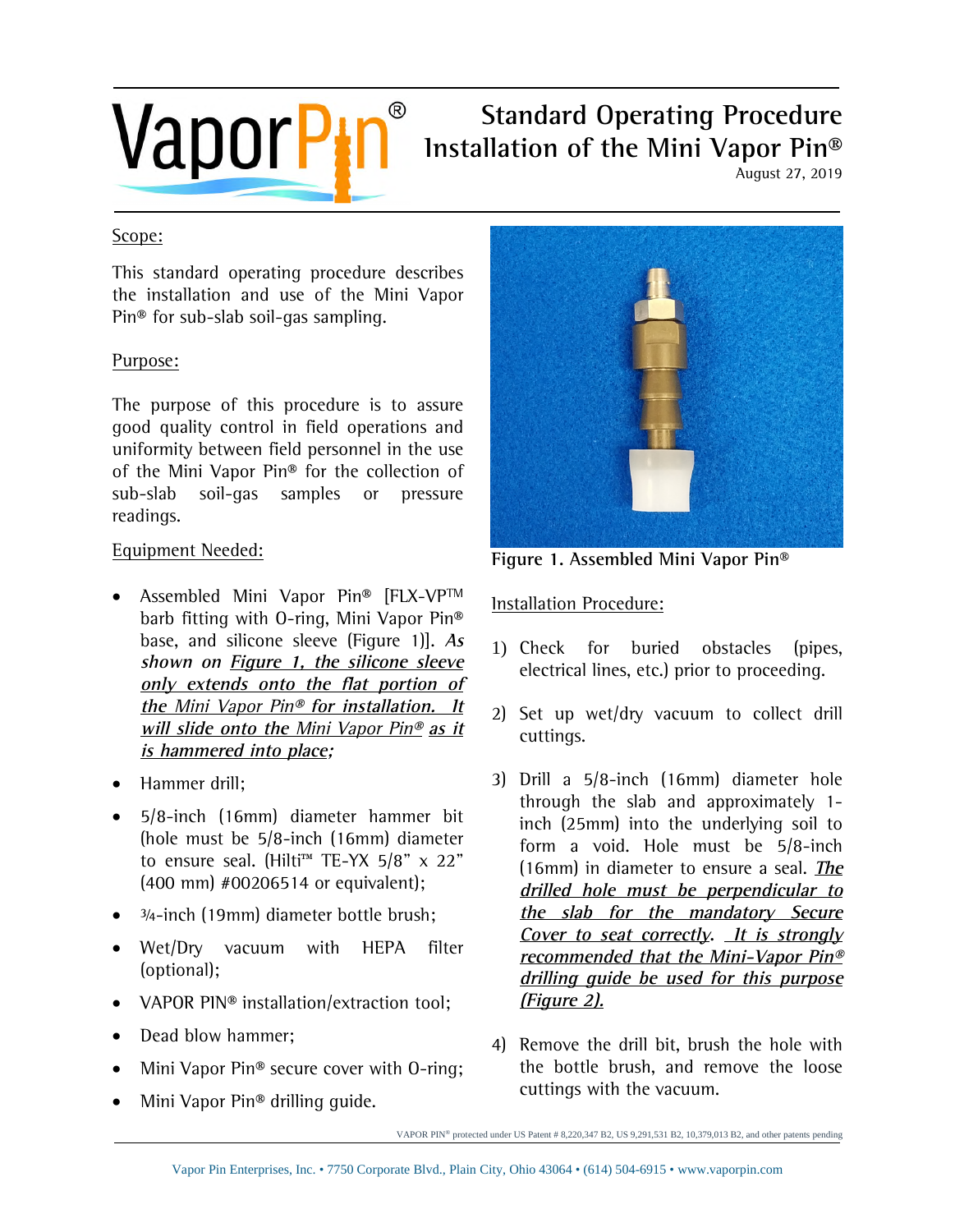

**Figure 2. Mini Vapor Pin® Drilling Guide** 

5) Ensure the diameter of the hole will accommodate the Mini Vapor Pin® by inserting the top of the Mini Vapor Pin® into the hole. It should be easily inserted (Figure 3). If the Mini Vapor Pin® is tight, ream the hole with the bit and re-try.



**Figure 3. Testing the Hole Diameter** 

6) Place the lower end of the assembled Mini Vapor Pin® into the drilled hole (Figure 4). Place the small hole located in the handle of the installation/extraction tool over the barb fitting and tap the Mini Vapor Pin® into place using a dead blow hammer (Figure 5) until the top of the Mini Vapor Pin® is flush with the slab (Figure 6).

Make sure the installation/extraction tool is aligned parallel to the Mini Vapor Pin® to avoid damaging the barb fitting. During installation, the silicone sleeve will slide onto the Mini Vapor Pin®.



**Figure 4. Mini Vapor Pin® Installation (Step 1)**

VAPOR PIN® protected under US Patent # 8,220,347 B2, US 9,291,531 B2, 10,379,013 B2, and other patents pending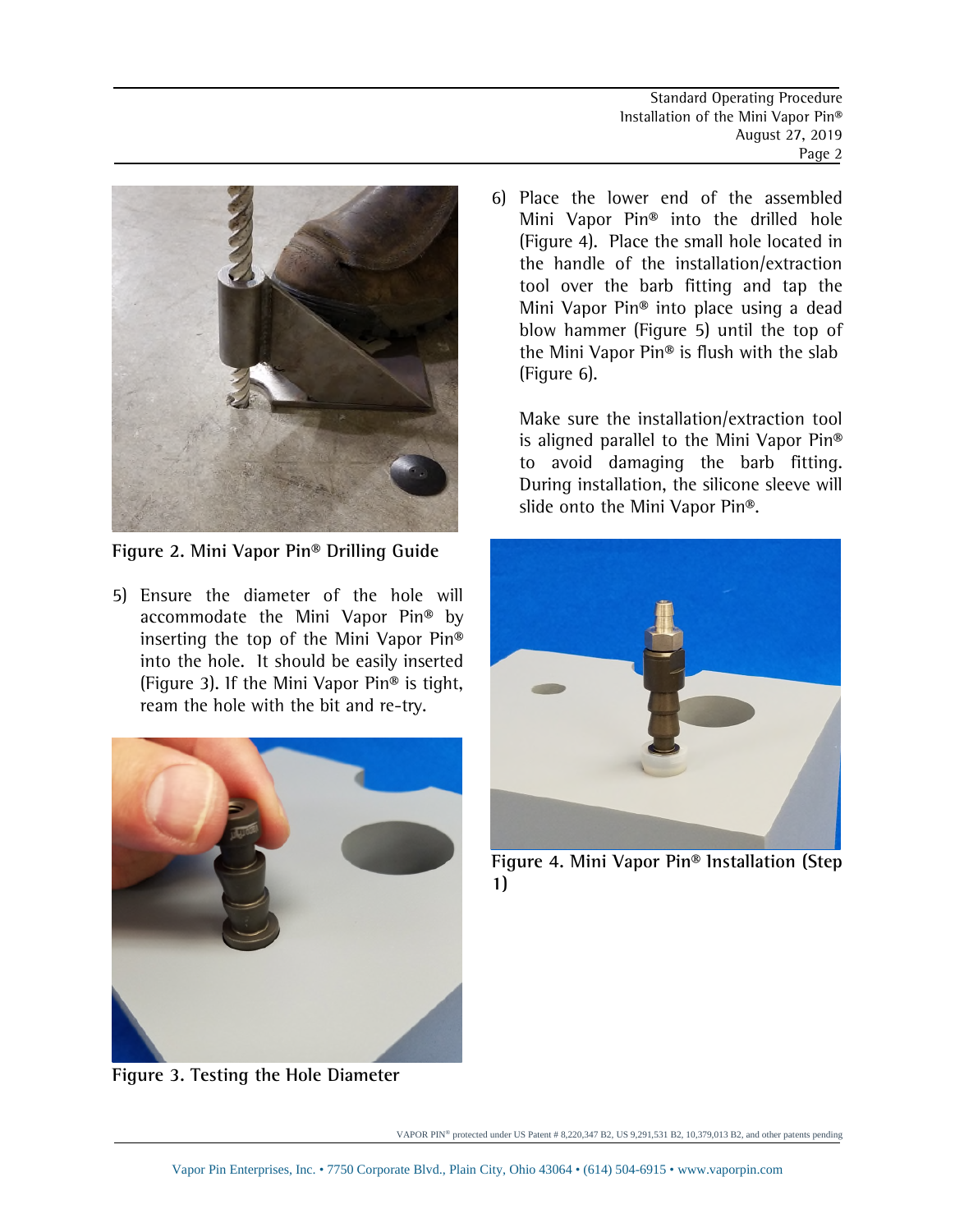Standard Operating Procedure Installation of the Mini Vapor Pin® August 27, 2019 Page 3



**Figure 5. Mini Vapor Pin® Installation (Step 2)**



**Figure 6. Mini Vapor Pin® Installation Complete** 

7) Remove the barb fitting and screw the Min Pin™ Secure Cover onto the Mini Pin<sup>™</sup> (Figure 7). Allow 2 hours or more (consult applicable guidance for your situation) for the sub-slab soil-gas conditions to re-equilibrate prior to sampling.



**Figure 7. Spanner Tool and Secure Cover**

8) Remove the Secure Cover, re-install the barb fitting and connect the Nylaflow® sample tubing to the barb and begin sampling. This connection can be made using a short piece of Tygon™ tubing to join the Nylaflow® tubing. Push the Nylaflow® tubing as close to the top of the barb fitting as possible to minimize contact between soil gas and Tygon™ tubing (Figure 8).



**Figure 8. Mini Vapor Pin® Sample Connection** 

VAPOR PIN® protected under US Patent # 8,220,347 B2, US 9,291,531 B2, 10,379,013 B2, and other patents pending